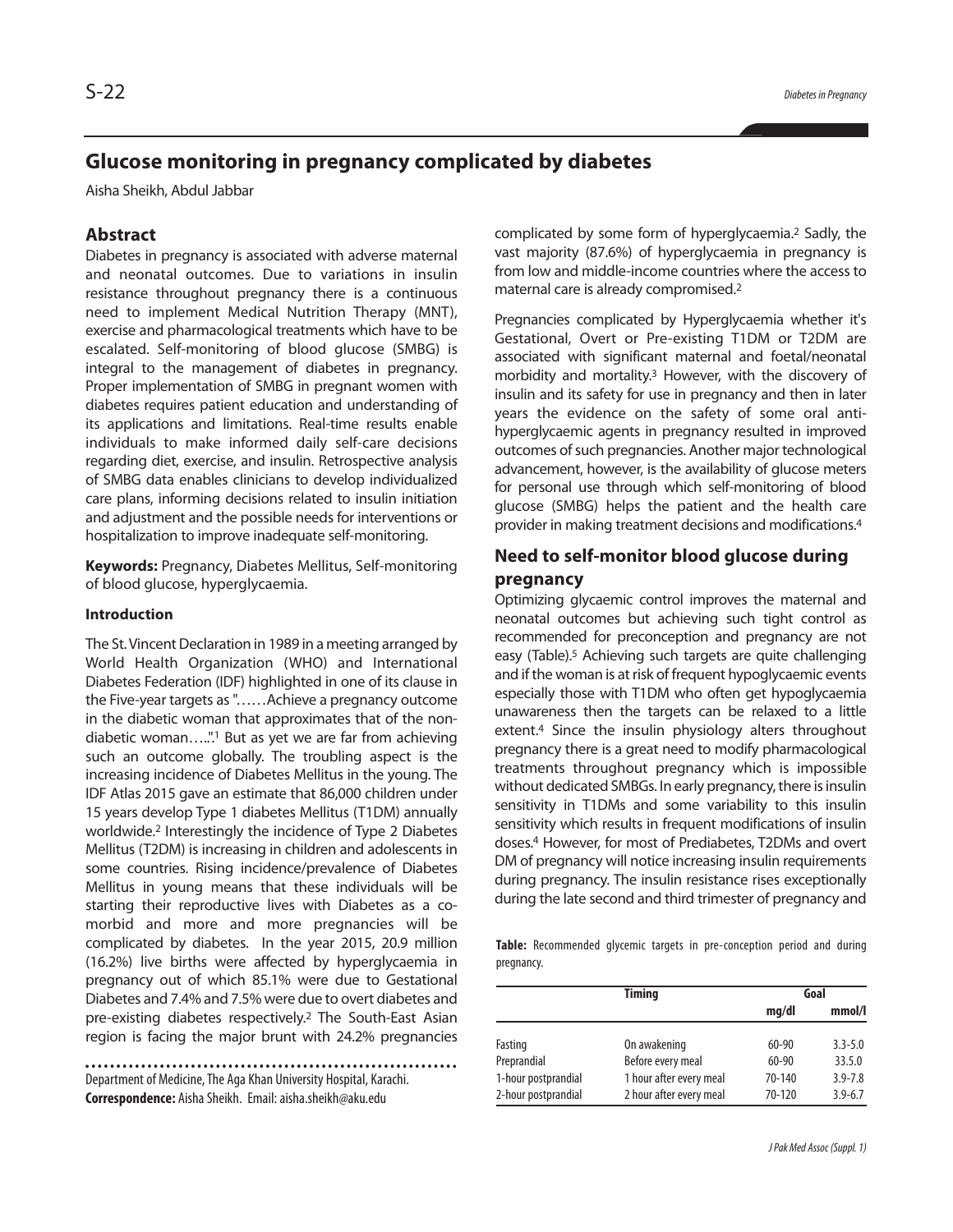plateaus towards the end of third trimester necessitating insulin dose adjustments accordingly based upon SMBG. 4

## **Timing and frequency of Self-monitoring of blood glucose**

There is no "one size fit all" approach and the advice on how and when to test in a particular pregnant woman has to be individualized. <sup>6</sup> To achieve a good metabolic control in a pregnant woman with hyperglycaemia, the timing and frequency of SBMG has to be tailored based upon following factors:

 Diagnosis — whether the woman has Pre-existing T1DM, Pre-existing T2DM, Overt Diabetes of pregnancy or Gestational Diabetes Mellitus

 Stage of pregnancy — whether she is in her first, second or third trimester of pregnancy.

 Hypoglycaemia awareness—whethershe ishypoglycaemia aware or unaware. Someone who has unawareness of hypoglycaemia will need more frequent SMBG.

 Evidence of polyhydramnios and foetal macrosomia on foetal growth scan — Postprandial monitoring is associated with better glycaemic control and lower risk of preeclampsia.<sup>7</sup> However, if there is evidence of polyhydramnios and foetal macrosomia on foetal growth scan despite an apparent normal control based upon fasting and post-prandial measurements then there is a need to increase the frequency of SMBG to detect unusual hyperglycaemic peaks that are leading to such problems in growth scan.

# **SMBGs in women with Pre-existing T2DM or Overt diabetes of pregnancy**

In early weeks of pregnancy, the high maternal blood glucose increases the risk of miscarriages and congenital malformations thus frequent SMBGs and insulin dose adjustments are required. Ideally fasting, premeals and 1 or 2-h post meals glucose values should be obtained on daily or alternate days and this data should be utilized to look for adherence to medical nutrition therapy and to make necessary and frequent insulin dose adjustments. The frequency of testing can be reduced in early second trimester but has to be increased again later since the hyperglycemia during the late second trimester and third trimester directly leads to fetal hyperinsulinemia that leads to macrosomia and neonatal hypoglycemia. <sup>8</sup> The increasing insulin resistance of pregnancy at this stage warrants frequent insulin dose adjustments based on SMBGs. Another problem could be severe hypoglycemia that is highlighted in a study on 27 pregnant women with T2DM. In the year before pregnancy only 0.1 event/patient-year were reported but during pregnancy 0.9 events patient-year were reported with frequencies of 0.5, 0.8 and 1.2 events/patientyear in 1st, 2nd and 3rd trimester respectively. <sup>9</sup> Patient education and SMBGs with tailored treatments can lessen the risk of these hypoglycemic episodes.

#### **SMBGs in women with Pre-existing T1DM**

Due to the changes in insulin sensitivity in the 1st trimester of pregnancy and since this is the crucial period of organogenesis, the need for frequent SMBGs cannot be overemphasized. Women with T1DM in their 1st trimester are at risk of frequent hypoglycaemia including severe hypoglycaemia that can lead to hypoglycaemia unawareness. In 108 pregnant T1DM women; severe hypoglycaemia occurred in 45% of women with the frequencies of 5.3, 2.4 and 0.5 events per patient-year in 1st, 2nd and 3rd trimester of pregnancy respectively. <sup>10</sup> In the same cohort of women, mild hypoglycaemia occurred by 5.5 events/patient-week in early pregnancy and decreased throughout pregnancy.<sup>10</sup> Predictors of severe hypoglycaemia were history of severe hypoglycaemia and impaired awareness. 10 Pregnant women with T1DM should thus be testing their blood glucose at least 6-10 times daily including premeals, post prandials, bedtime, early morning i.e. 3-4 am and modify their MNT and insulin doses according to the advice of their physician. 11

## **SMBGs in women with Gestational Diabetes Mellitus**

Women with GDM can perform their fasting glucose and 1 or 2 hour post prandial glucose. Initially when they are on MNT and exercise alone the frequency of testing can be reduced to alternate days or every 3rd day. <sup>12</sup> Once they are started on pharmacological treatment then they need to test on daily basis especially in the later part of 2nd trimester and 3rd trimester. Insulin treated patients need more frequent SMBGs as compared to oral antihyperglycaemic agent treated women. Patients who are well controlled can reduce their frequency of testing to alternate day.

# **Translating the SMBG data for treatment decisions and adjustments**

It is important to differentiate between checking blood glucose vs. monitoring as SMBG. A pregnant patient cannot monitor their glucose without checking but unfortunately patients often check their glucose without truly monitoring it which implies that they must understand what to do with the glucose reading and what measures to take. The pregnant diabetic woman is very committed, motivated and compliant and the health care professional has to educate her sufficiently to gain the maximum benefit of these positive attributes to achieve better neonatal and maternal outcomes. This data helps them make changes in their MNT and exercise. Pregnant women can be educated to self-adjust their insulin doses according to their SMBG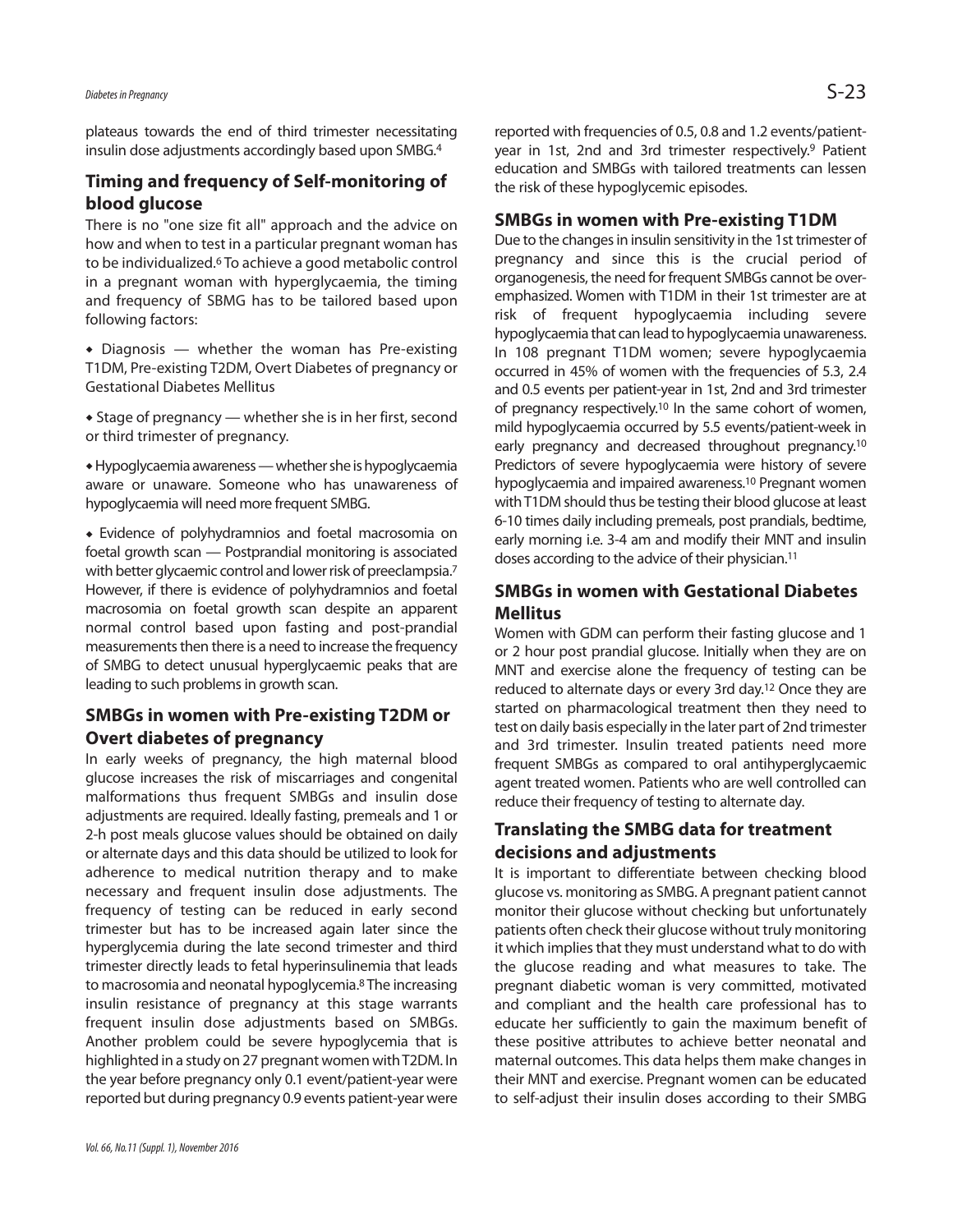logs and this self-adjustment of insulin can be checked for their appropriateness on clinical visits. Similarly these logs help the physician in counseling the patient about the effect of MNT, exercise and relationship of her glucose values to her basal or bolus insulin. This data is extremely useful in making dose escalations in pharmacological treatments as the pregnancy progresses.

### **Dynamics of Glucose meters**

There are several kinds of glucose meters available that vary in terms of different characteristics like volume of blood sample, size, speed of testing, memory capacity, type of technology applied, costs, need for a code and type of strips used.<sup>6</sup> Since the introduction of glucose meters in 1970s, the accuracy (how closely the measured value is to the actual value) and precision (the ability to obtain highly reproducible results) have been steadily improving. <sup>8</sup> The hazards of incorrect readings will be suboptimal treatment decisions including improper adjustments in medication dosage potentially increasing the frequency of both hypoglycaemia and hyperglycaemia. All this can result in a huge impact on the pregnant woman and her baby. Thus a pregnant patient requires the highest accuracy in glucose monitoring especially in those who have hypoglycaemia unawareness as well. If the meter result is ±5% compared to laboratory values, is considered the most accurate while  $\pm$ 10% and ±15% are considered more accurate and accurate respectively. <sup>8</sup> However, even the most accurate meter today

has only 63% acceptable values in the 5% accuracy range.<sup>8</sup> Thus, it can be difficult for the physicians and patients to assess the accuracy of blood glucose monitoring systems and SMBG errors are poorly understood by patients and their providers. The physician can help identify the source of errors that can result in inaccurate results and can help prevent and correct such errors.

# **Overcoming barriers to self-monitoring of blood glucose during pregnancy**

Patient education remains the key to the success of SMBG during pregnancy. They need to be educated about the importance of SMBGs which help in making therapeutic decisions and dose adjustments that has a primary role on reducing the complications during and after pregnancy. The patient must be properly educated about all the aspect of meter use i.e. how to code the meter, wash her hands prior to testing and applying correct amount of blood to the test strip.<sup>6</sup> They need to be educated about the proper storage and disposal of test strips, the fact that they should use test strips before expiration. If the strips are subjected to extremes of temperature and humidity then these have to be disposed of. <sup>6</sup> Similarly, the education should address her fears of inconvenience and pain due to lancet prick, social stigmas of testing in public places. They should be educated about keeping their logs of SMBGs, food, and doses of their insulin on specific charts (Figure-1).

|      |                    |               | Glucose monitoring chart & diet diary |                                  |               |                          |       |                   |               |                           |        |                                  |                    |                            |
|------|--------------------|---------------|---------------------------------------|----------------------------------|---------------|--------------------------|-------|-------------------|---------------|---------------------------|--------|----------------------------------|--------------------|----------------------------|
|      |                    |               |                                       |                                  |               |                          |       |                   |               |                           |        |                                  |                    |                            |
| Date | Fasting<br>glucose | Drug/<br>dose | <b>Breakfast</b>                      | 2 h post<br>breakfast<br>glucose | Drug/<br>dose | Pre-<br>lunch<br>glucose | lunch | 2 h post<br>lunch | Drug/<br>dose | Pre-<br>dinner<br>glucose | dinner | 2 <sub>h</sub><br>post<br>dinner | Bedtime<br>insulin | <b>Special</b><br>comments |
|      |                    |               |                                       |                                  |               |                          |       |                   |               |                           |        |                                  |                    |                            |
|      |                    |               |                                       |                                  |               |                          |       |                   |               |                           |        |                                  |                    |                            |
|      |                    |               |                                       |                                  |               |                          |       |                   |               |                           |        |                                  |                    |                            |
|      |                    |               |                                       |                                  |               |                          |       |                   |               |                           |        |                                  |                    |                            |

Targets: Fasting and premeals: 60-95 (90) mg/dl 1-h post meal: 70-140 mg/dl 2-h post meal: 70-120 mg/dl

**Figure-1:** Glucose monitoring chart & diet diary.